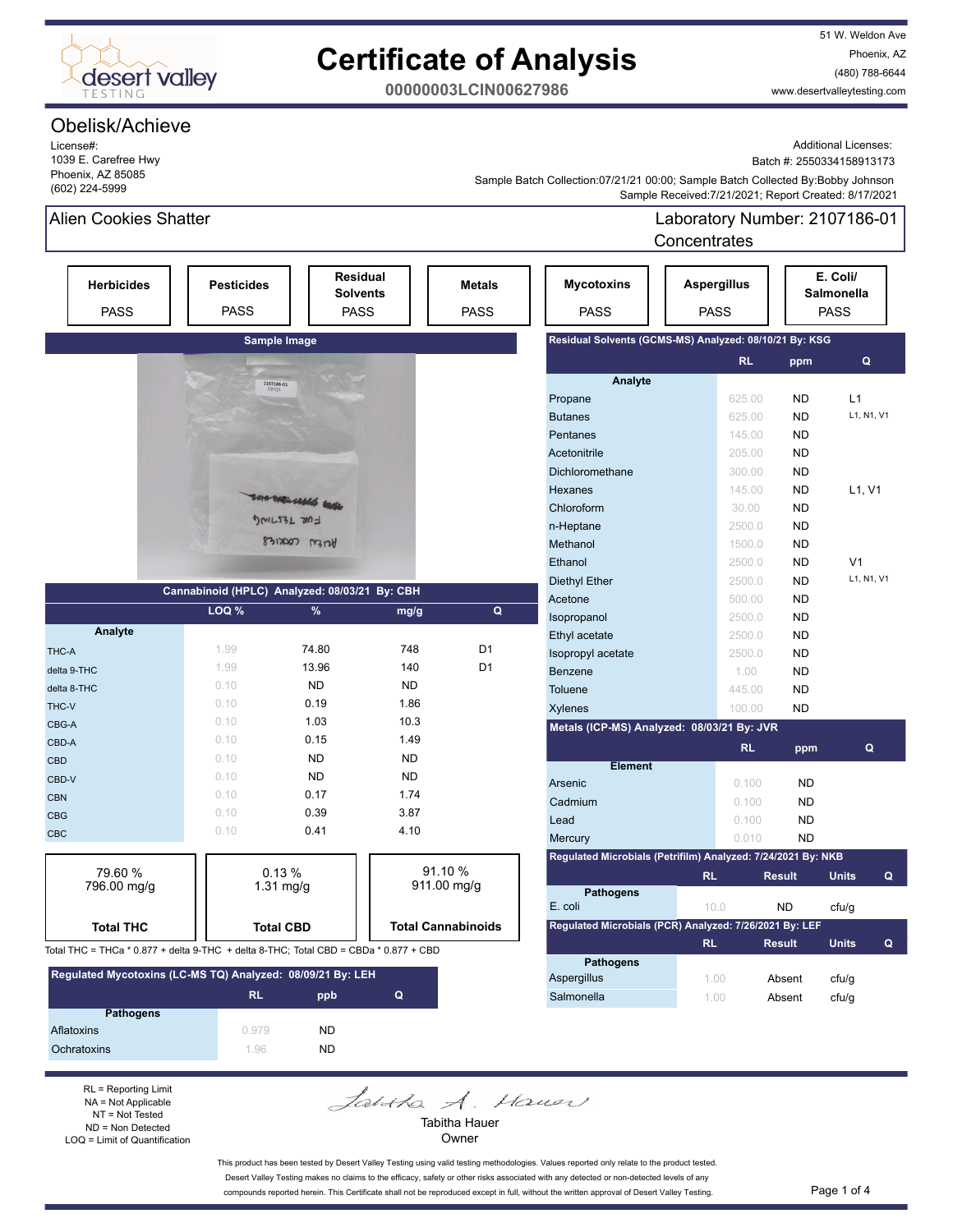

## **Certificate of Analysis**

51 W. Weldon Ave Phoenix, AZ (480) 788-6644 www.desertvalleytesting.com

**00000003LCIN00627986**

## Obelisk/Achieve

License#: 1039 E. Carefree Hwy Phoenix, AZ 85085 (602) 224-5999

Additional Licenses:

Batch #: 2550334158913173

Laboratory Number: 2107186-01

 Sample Received:7/21/2021; Report Created: 8/17/2021 Sample Batch Collection:07/21/21 00:00; Sample Batch Collected By:Bobby Johnson

**Concentrates** 

#### Alien Cookies Shatter

**Analyte Analyte RL ppm RL ppm Pesticides (LC-MS TQ) Analyzed: 08/04/21 By: MLC Q Q** Acephate 0.196 ND Acequinocyl 0.979 ND Acetamiprid 0.098 ND Aldicarb 0.196 ND Azoxystrobin 0.098 ND Bifenthrin 0.098 ND Boscalid 0.196 ND Carbaryl 0.098 ND Carbofuran 0.098 ND Chlorpyrifos 0.098 ND **Diazinon 0.098 ND Dimethoate 0.098 ND**  Ethoprophos 0.098 ND Etofenprox 0.196 ND V1 Etoxazole 0.098 ND Fenoxycarb 0.098 ND **Fenpyroximate E** 0.196 **ND Flonicamid** 0.489 **ND**  Fludioxonil 0.196 ND Hexythiazox 0.489 ND Imazalil 0.098 ND Imidacloprid 0.196 ND Kresoxim-methyl 0.196 ND Malathion 0.098 ND Metalaxyl 0.098 ND Methiocarb 0.098 ND Methomyl 0.196 ND Myclobutanil 0.098 ND **Naled 0.245 ND Oxamyl 0.489 ND** Piperonyl butoxide 0.979 ND Propiconazole 0.196 ND Propoxure 0.098 ND Spiromesifen 0.098 ND Spirotetramat 0.098 ND Spiroxamine 0.196 ND Tebuconazole 0.196 ND Thiacloprid 0.098 ND Thiamethoxam 0.098 ND Trifloxystrobin 0.098 ND Abamectin 1980 0.245 ND Bifenazate 1980 0.098 ND V1 Chlorantraniliprole 0.098 ND Clofentezine 0.098 ND Cyfluthrin 0.979 ND Cypermethrin 0.489 ND Daminozide 0.489 ND DDVP (Dichlorvos) 0.049 ND V1 Fipronil 0.196 ND Paclobutrazol 0.196 ND Permethrins 0.098 ND V1 Phosmet 0.098 ND Prallethrin 0.098 ND V1 Pyrethrins 0.489 ND Pyridaben 0.098 ND Spinosad 0.098 ND Chlorfenapyr 0.979 ND

#### **Herbicides (LC-MS TQ) Analyzed: 08/07/21 By: MLC**

**Q**

## **RL ppm**

**Analyte**

Pendimethalin 0.049 ND R1

RL = Reporting Limit NA = Not Applicable NT = Not Tested ND = Non Detected LOQ = Limit of Quantification

Janka A. Hauer

Tabitha Hauer **Owner** 

This product has been tested by Desert Valley Testing using valid testing methodologies. Values reported only relate to the product tested. Desert Valley Testing makes no claims to the efficacy, safety or other risks associated with any detected or non-detected levels of any compounds reported herein. This Certificate shall not be reproduced except in full, without the written approval of Desert Valley Testing. Page 2 of 4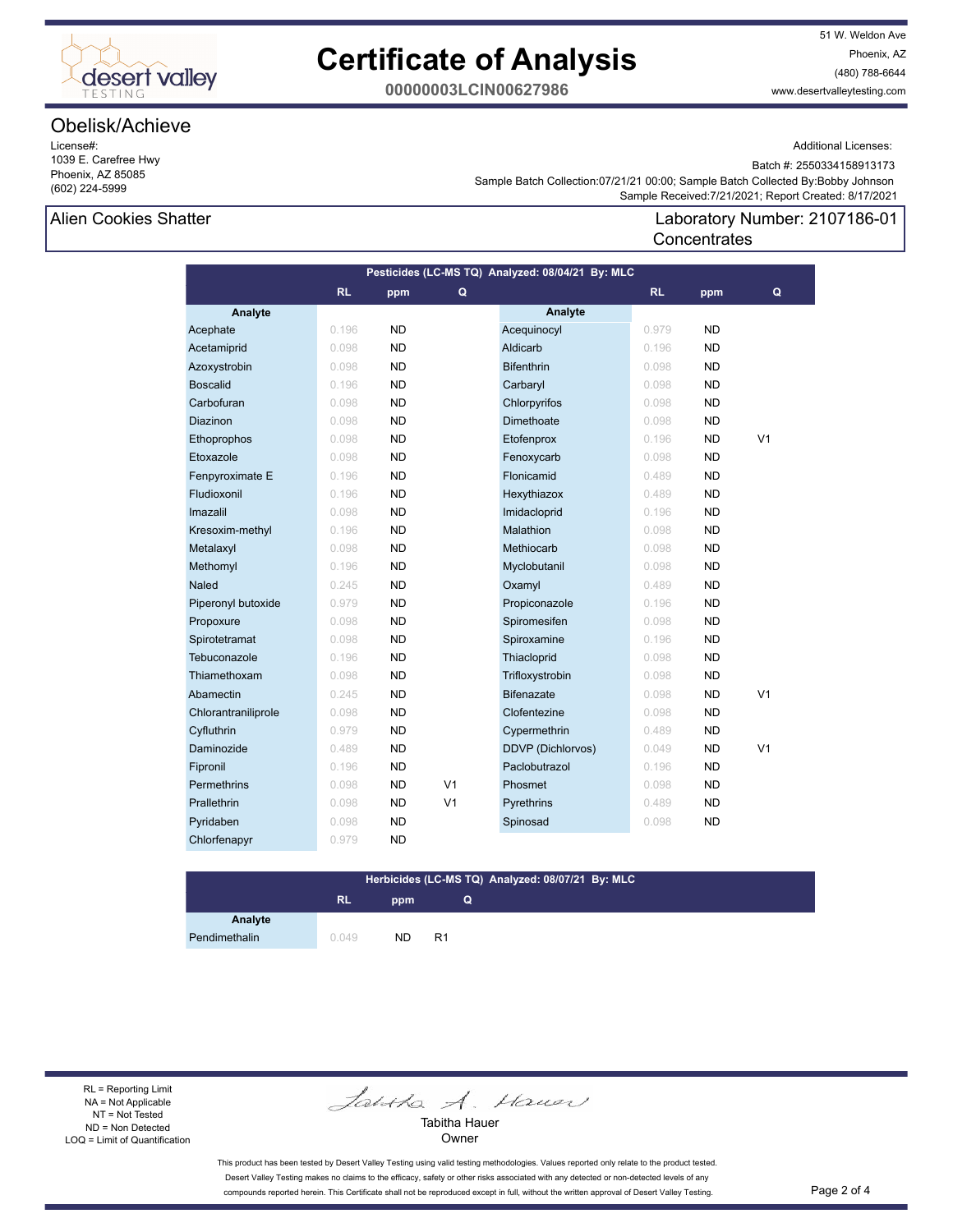

# **Certificate of Analysis**

51 W. Weldon Ave Phoenix, AZ (480) 788-6644 www.desertvalleytesting.com

**00000003LCIN00627986**

## Obelisk/Achieve

License#: 1039 E. Carefree Hwy Phoenix, AZ 85085

Additional Licenses: Batch #: 2550334158913173

Laboratory Number: 2107186-01

Sample Batch Collection.or/21/21 00.00, Sample Batch Collection.or/21/21 00.00, Sample Batch Collection<br>Sample Received:7/21/2021; Report Created: 8/17/2021 Sample Batch Collection:07/21/21 00:00; Sample Batch Collected By:Bobby Johnson

**Concentrates** 

## Alien Cookies Shatter

| Non-Regulated Microbials (PetriFilms) Analyzed: By: |           |               |              |   |  |
|-----------------------------------------------------|-----------|---------------|--------------|---|--|
|                                                     | <b>RL</b> | <b>Result</b> | <b>Units</b> | Q |  |
| <b>Pathogens</b>                                    |           |               |              |   |  |
| <b>Total Coliform</b>                               | NT        | NΤ            | cfu/q        |   |  |
| Yeast                                               | NT        | NT            | cfu/q        |   |  |
| Mold                                                | <b>NT</b> | NT            | cfu/q        |   |  |
| Aerobic Bacteria                                    | NT        | NT            | cfu/q        |   |  |
| Enterobacteria                                      | NT        | NT            | ctu/g        |   |  |
|                                                     |           |               |              |   |  |

| Water Activity (Moisture Reacter) Analyzed: By: |    |           |   |  |  |
|-------------------------------------------------|----|-----------|---|--|--|
|                                                 |    | <b>AW</b> | Q |  |  |
| Compound                                        |    |           |   |  |  |
| <b>Water Activity</b>                           |    | NT        |   |  |  |
| Moisture (Drying Oven) Analyzed: By:            |    |           |   |  |  |
|                                                 |    | $\%$      | Q |  |  |
| <b>Compound</b>                                 |    |           |   |  |  |
| <b>Percent Moisture</b>                         | NT | NΤ        |   |  |  |
| pH Test (HannHI11310) Analyzed: By:             |    |           |   |  |  |
|                                                 |    | <b>NA</b> | Q |  |  |
| Compound                                        |    |           |   |  |  |
| рH                                              |    | NT        |   |  |  |

| Terpenes (GCMS-MS)          | Analyzed: | By: |   |
|-----------------------------|-----------|-----|---|
|                             | mg/g      | %   | Q |
| Compound                    |           |     |   |
| alpha-Bisabolol             | NΤ        | NΤ  |   |
| (-)-Borneol and (+)-Borneol | <b>NT</b> | NT  |   |
| Camphene                    | <b>NT</b> | NT  |   |
| Camphor                     | <b>NT</b> | NT  |   |
| beta-Caryophyllene          | NT        | NΤ  |   |
| trans-Caryophyllene         | NT        | NΤ  |   |
| Caryophyllene Oxide         | NT        | NT  |   |
| alpha-Cedrene               | <b>NT</b> | NT  |   |
| Cedrol                      | <b>NT</b> | NT  |   |
| Endo-fenchyl Alcohol        | <b>NT</b> | NT  |   |
| Eucalyptol                  | <b>NT</b> | NT  |   |
| Fenchone                    | NT        | NΤ  |   |
| Geraniol                    | NT        | NΤ  |   |
| Geranyl acetate             | NT        | NΤ  |   |
| Guaiol                      | NT        | NΤ  |   |
| Hexahydrothymol             | <b>NT</b> | NT  |   |
| alpha-Humulene              | <b>NT</b> | NT  |   |
| Isoborneol                  | <b>NT</b> | NT  |   |
| Isopulegol                  | NT        | NΤ  |   |
| Limonene                    | NT        | NΤ  |   |
| Linalool                    | NT        | NΤ  |   |
| p-Mentha-1,5-diene          | NT        | NΤ  |   |
| beta-Myrcene                | NT        | NT  |   |
| trans-Nerolidol             | <b>NT</b> | NT  |   |
| Ocimene                     | <b>NT</b> | NT  |   |
| alpha-Pinene                | NT        | NΤ  |   |
| beta-Pinene                 | NT        | NT  |   |
| Pulegone                    | NT        | NΤ  |   |
| Sabinene                    | NT        | NΤ  |   |
| Sabinene Hydrate            | NΤ        | NT  |   |
| gamma-Terpinene             | <b>NT</b> | NT  |   |
| alpha-Terpinene             | <b>NT</b> | NT  |   |
| 3-Carene                    | NT        | NΤ  |   |
| <b>Terpineol</b>            | NT        | NΤ  |   |
| Terpinolene                 | NT        | NΤ  |   |
| Valencene                   | <b>NT</b> | NΤ  |   |
| <b>Nerol</b>                | <b>NT</b> | NT  |   |
| cis-Nerolidol               | NT        | NT  |   |
| <b>Total Terpenes</b>       | <b>NT</b> | NT  |   |

RL = Reporting Limit NA = Not Applicable NT = Not Tested ND = Non Detected LOQ = Limit of Quantification

Jantha A. Hauer

Tabitha Hauer Owner

This product has been tested by Desert Valley Testing using valid testing methodologies. Values reported only relate to the product tested. Desert Valley Testing makes no claims to the efficacy, safety or other risks associated with any detected or non-detected levels of any compounds reported herein. This Certificate shall not be reproduced except in full, without the written approval of Desert Valley Testing. Page 3 of 4